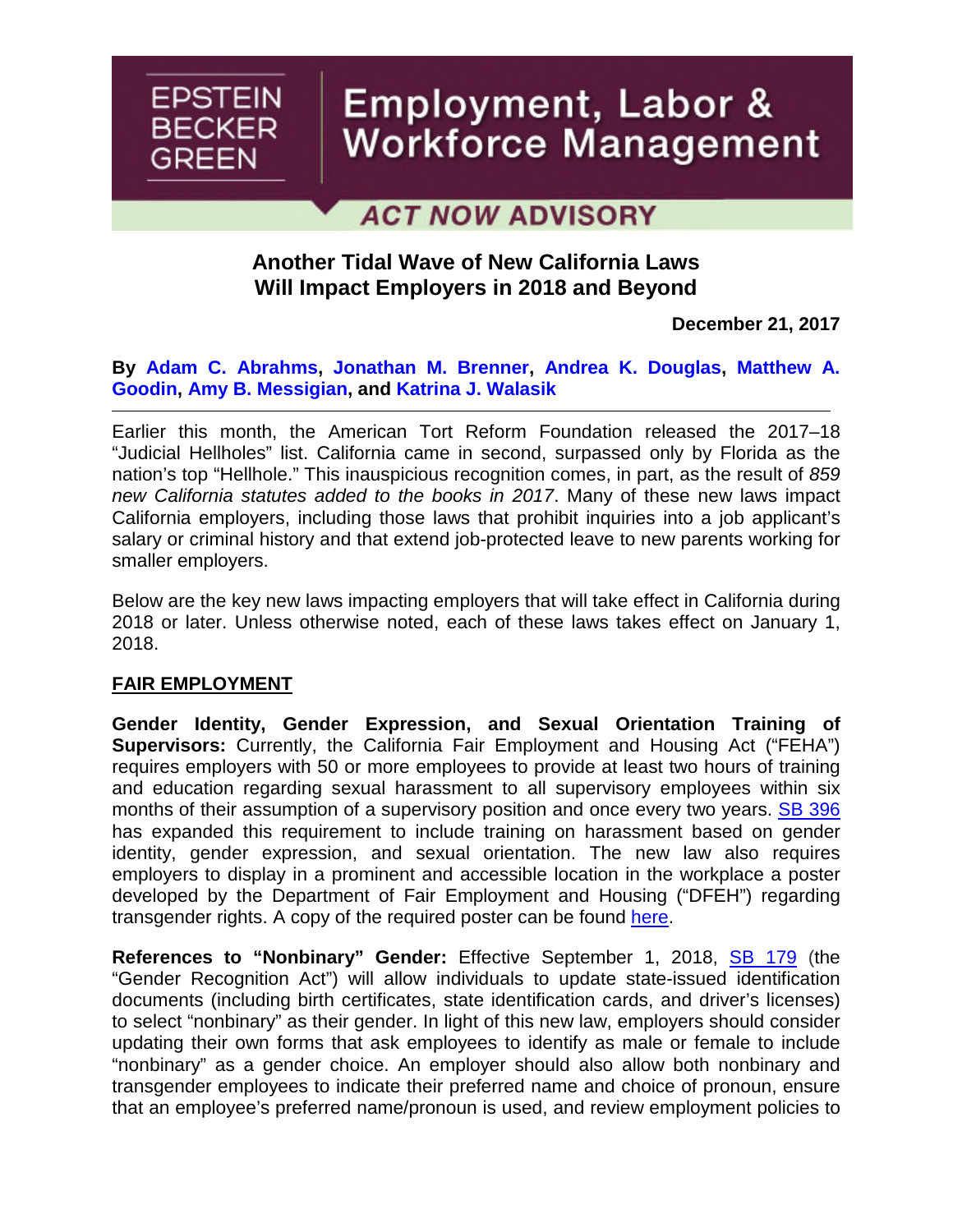make sure that they explicitly prohibit discrimination based upon gender identity or gender expression.

**Enhanced Health Care Whistleblower Protections:** Existing law prohibits a health facility from discriminating or retaliating against a patient, an employee, a member of the medical staff, or any other health care worker of a health facility because that person has presented a grievance, complaint, or report to the facility, or has initiated, participated in, or cooperated in an investigation or administrative proceeding related to the quality of care, services, or conditions at the facility.

On September 25, 2017, Governor Jerry Brown signed [AB 1102](https://leginfo.legislature.ca.gov/faces/billNavClient.xhtml?bill_id=201720180AB1102), which increases the maximum penalty for an employer's willful violation of these provisions, from \$20,000 to \$75,000.

**Human Trafficking Notices:** Two new laws that affect employer notice requirements regarding human trafficking will take effect on January 1, 2019. Under California's human trafficking law (Civil Code section 52.6), employers in certain industries (primarily airports and other travel-related locations, hospitals, massage businesses, and adult-oriented businesses) must post a notice near the entrance of the establishment with telephone contact information for the National Human Trafficking Hotline and the California Coalition to Abolish Slavery and Trafficking.

[SB 225](https://leginfo.legislature.ca.gov/faces/billTextClient.xhtml?bill_id=201720180SB225) amends this notice requirement to include language in the notice indicating that victims and witnesses to human trafficking can text a special hotline to access help and services.

[AB 260](https://leginfo.legislature.ca.gov/faces/billTextClient.xhtml?bill_id=201720180AB260) expands the scope of employers subject to the notice requirement of Civil Code section 52.6 to include hotels, motels, and bed and breakfast inns.

**Sexual Harassment Training Requirements—Liability Expanded for Farm Labor Contractors:** Existing law prohibits the issuance of a farm labor contractor license unless the applicant attests in writing that certain employees (in addition to supervisors) have received sexual harassment prevention and reporting training in accordance with prescribed requirements. **[SB 295](https://leginfo.legislature.ca.gov/faces/billNavClient.xhtml?bill_id=201720180SB295)** requires that training for each agricultural employee be in the language understood by that employee. Licensees will be required—as part of the renewal application process—to supply the California Labor Commissioner ("Labor Commissioner") with a complete list of all materials or resources utilized to provide sexual harassment prevention training and the total number of employees trained in the calendar year prior to the month that the renewal application is submitted. The Labor Commissioner will aggregate the data and publish the information on the Division of Labor Standards Enforcement ("DLSE") website. The Labor Commissioner is authorized by the new law to issue citations and assess civil penalties of \$100 per violation for failing to comply with these provisions or the existing training requirements.

#### **HIRING & WORKFORCE MANAGEMENT**

**Ban on Salary History Inquiries:** As we discussed in an earlier *Act Now* [Advisory,](https://www.ebglaw.com/news/californias-ban-on-salary-history-inquiries-new-law-brings-changes-to-the-job-application-and-hiring-process/) [AB](https://leginfo.legislature.ca.gov/faces/billNavClient.xhtml?bill_id=201720180AB168) 168 [bans all employers, regardless of size, from asking about a job applicant's prior](https://leginfo.legislature.ca.gov/faces/billNavClient.xhtml?bill_id=201720180AB168) salary, compensation, or benefits. Employers will not be able to rely on an applicant's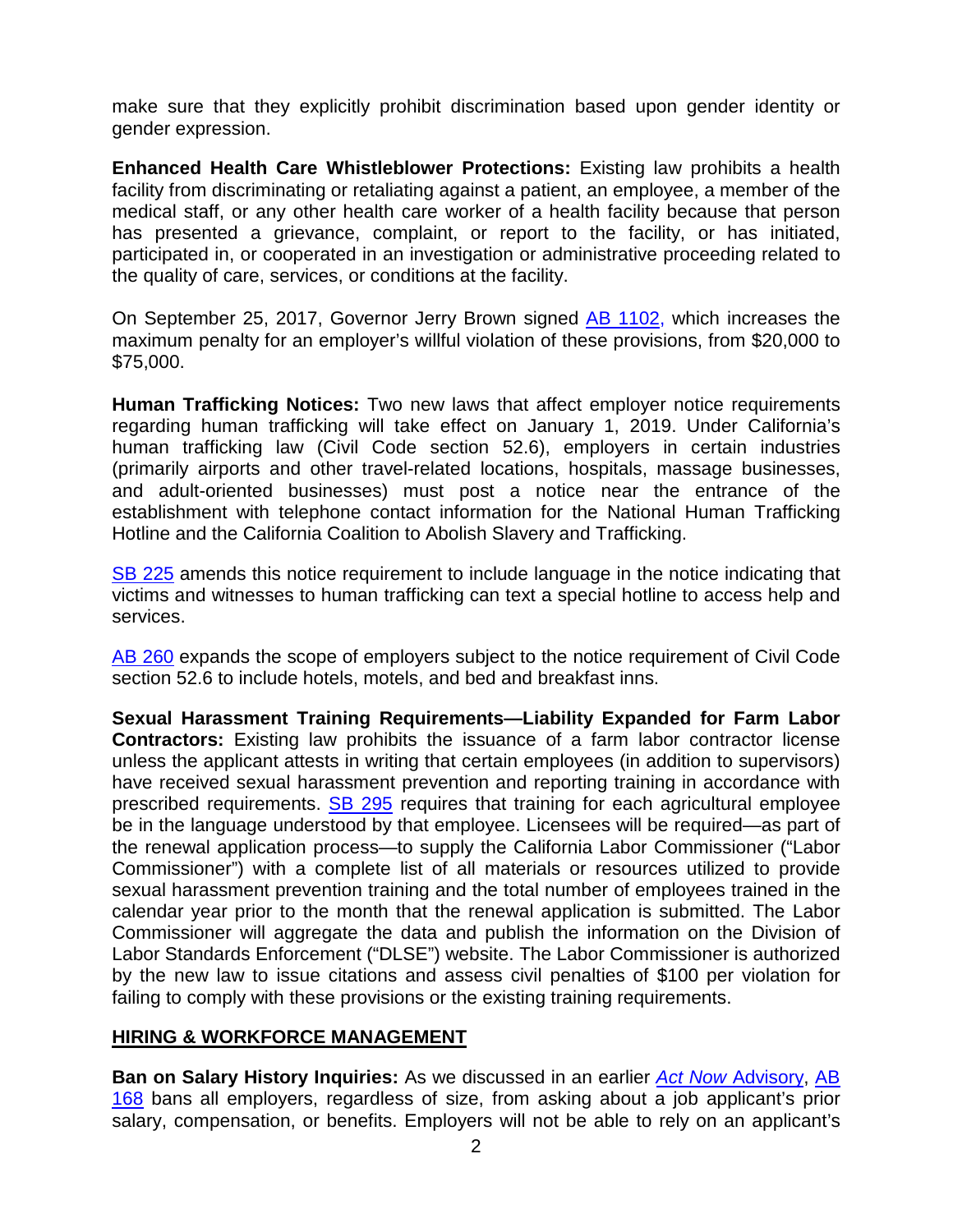prior salary or benefits in determining whether to hire someone or in setting the applicant's compensation or benefits (except in limited circumstances). The new law also requires an employer to provide applicants with the pay scale for a position upon a reasonable request.

**"Ban the Box" Law Prohibiting Pre-Offer Criminal Conviction Inquiries:** [AB 1008](https://leginfo.legislature.ca.gov/faces/billNavClient.xhtml?bill_id=201720180AB1008) repeals the prohibition on a state or local agency from asking a job applicant to disclose information regarding a criminal conviction. The bill also makes it an unlawful employment practice under FEHA for an employer with five or more employees to include on an application for employment any question that seeks the disclosure of an applicant's conviction history, or to inquire into or consider the conviction history of an applicant, until that applicant has received a conditional offer of employment. Additionally, the bill requires employers to (i) make individualized assessments as to whether the conviction history has a direct adverse relationship with the specific duties of the job and (ii) provide notice under a specific procedure to employees if they intend to deny employment based on the conviction history.

**Expedited Teacher Credentialing:** Under **AB 226**, the Commission on Teacher Credentialing ("Commission") must grant or deny a completed application for a teaching credential within seven days of the date that the Commission received the application if (i) the applicant is married to, or in a domestic partnership or other legal union with, an active duty member of the U.S. Armed Forces who is assigned to duty in California under official active duty military orders, and (ii) holds a valid teaching credential in another state, district, or territory of the United States.

**Immigration Enforcement Raids:** Public and private employers are prohibited by [AB](https://leginfo.legislature.ca.gov/faces/billNavClient.xhtml?bill_id=201720180AB450) 450 [from providing voluntary consent to an immigration enforcement agent to enter](https://leginfo.legislature.ca.gov/faces/billNavClient.xhtml?bill_id=201720180AB450) nonpublic areas of the worksite without a judicial warrant. The law also prohibits employers from providing voluntary consent to an immigration enforcement agent to access, review, or obtain the employer's employee records without a subpoena or court order. Beginning July 1, 2018, employers will have to post a notice to current employees of Form I-9 (and any other employment records) inspections by an immigration agency within 72 hours of receiving the federal notice of inspection. Employers, upon reasonable request, must also provide an affected employee with a copy of the notice of inspection. The Labor Commissioner will create a template for employee notification purposes by July 1, 2018. Please see our *[Retail Labor and Employment Law Blog](https://www.retaillaborandemploymentlaw.com/immigration/california-imposes-immigration-regulations-on-employers/)* for our prior discussion of this new law.

**Required Alcohol Training for Servers:** [AB 1221](https://leginfo.legislature.ca.gov/faces/billNavClient.xhtml?bill_id=201720180AB1221) requires that businesses licensed to serve alcohol ensure that each alcohol server receives mandatory training on alcohol responsibility and obtains an alcohol server certification. These requirements go into effect in 2021, after the course is developed by the Department of Alcoholic Beverage Control.

**Training on Abuse Required for Salon Professionals:** [AB 326](https://leginfo.legislature.ca.gov/faces/billNavClient.xhtml?bill_id=201720180AB326) authorizes the State Board of Barbering and Cosmetology ("Board") to promote physical and sexual abuse awareness among salon professionals. The law directs the Board to adopt courses to raise awareness on how to spot the signs of physical and sexual abuse from their clients and to promote abuse prevention awareness as part of the salon professional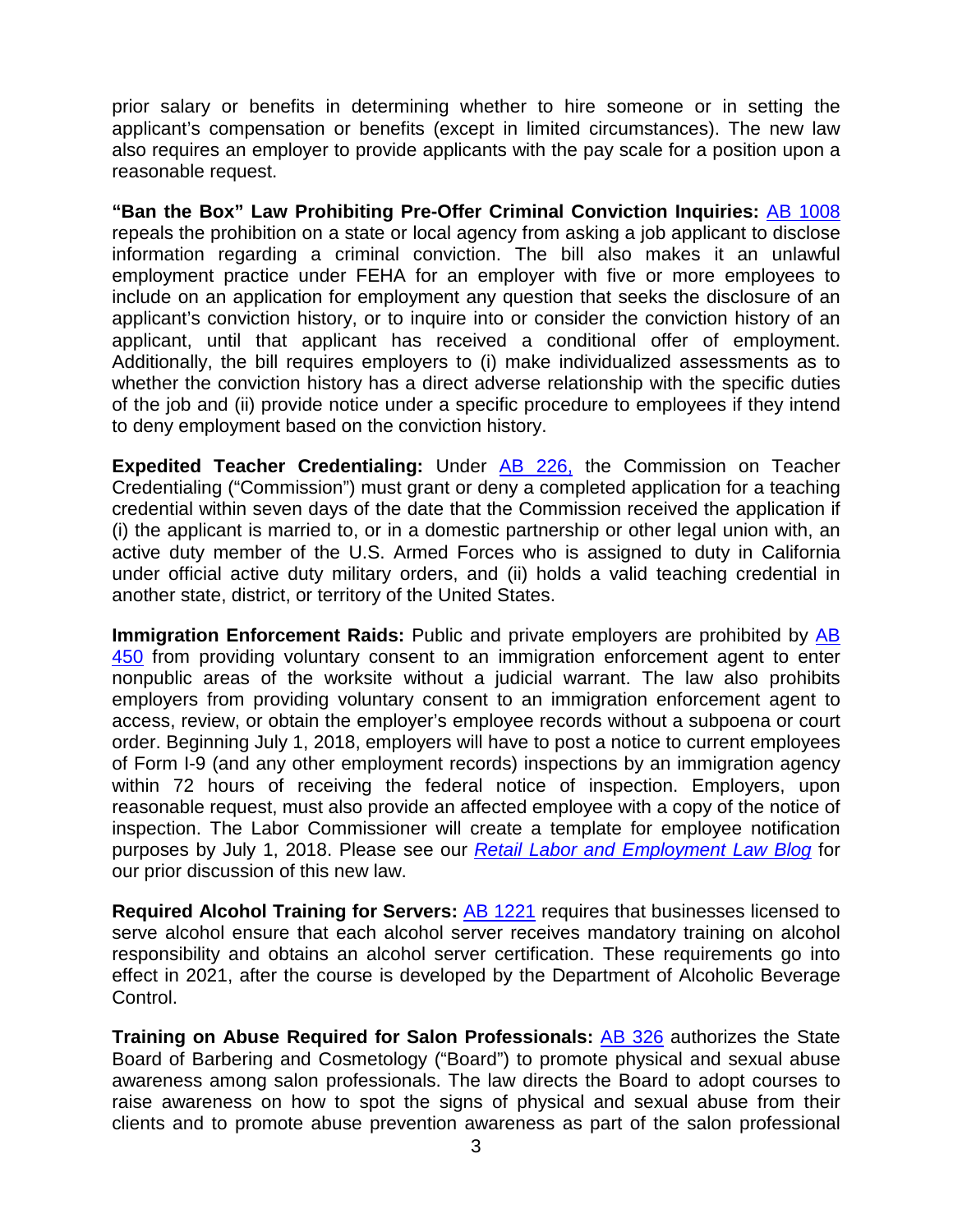licensing process. Such courses must be added as part of preexisting health and safety training that is required for beauticians, barbers, and stylists by July 1, 2019.

### **LEAVES OF ABSENCE**

**New Parent Leave Act Benefits:** Under the California Family Rights Act ("CFRA"), an eligible employee is entitled to take up to 12 workweeks of unpaid protected leave during any 12-month period for specified reasons, including the birth, adoption, or foster care placement of a child with the employee. Currently, an employee must have more than 12 months of service with the employer, at least 1,250 hours of service during the previous 12-month period, and work at a worksite in which the employer employs at least 50 employees within 75 miles to be eligible. The New Parent Leave Act, or [SB 63,](https://leginfo.legislature.ca.gov/faces/billNavClient.xhtml?bill_id=201720180SB63) extends this right to employees who work at a worksite that employs *20* or more employees within 75 miles of the employee's worksite. Employers will be required to maintain and pay any coverage under a group health plan for an employee who takes leave under the New Parent Leave Act, but they will be permitted to recover premiums if the employee fails to return to work after leave in specified circumstances. Employees who are eligible for leave under CFRA and the federal Family and Medical Leave Act of 1993 ("FMLA") will not be eligible for additional time off under the New Parent Leave Act. The new law prohibits employers from interfering with, or retaliating against, an employee who exercises his or her rights or attempts to exercise his or her rights under the law and creates a mediation pilot program administered by the DFEH for resolving disputes prior to litigation.

#### **PUBLIC EMPLOYEES**

**Public Employee Union Campaigns:** [SB 285](https://leginfo.legislature.ca.gov/faces/billNavClient.xhtml?bill_id=201720180SB285) prohibits public employers from deterring or discouraging public employees from becoming or remaining members of a union. This bill is intended to close the "loophole" in Government Code section 16645.6, which previously prohibited public employers from only influencing union organization. Now, public employers (including local school boards and districts) are expressly prohibited from discouraging individual employees from joining an existing union.

**Expansion of Public-Sector Unionization:** [AB 83](https://leginfo.legislature.ca.gov/faces/billNavClient.xhtml?bill_id=201720180AB83) (aka the "Judicial Counsel Employer-Employee Relations Act") extends the Ralph C. Dills Act (which governs collective bargaining between state and public employee organizations) to include Judicial Council employees. Judicial Council employees may now form, join, and participate in the activities of employee organizations for the purpose of representation on all matters of employer-employee relations. However, the following employees are still excluded from coverage under the Dills Act: managerial, confidential, or supervisory employees; judicial officers; employees of the Supreme Court, the courts of appeal, or the Habeas Corpus Resource Center; and employees in positions designated by the Judicial Council in its sole authority and discretion.

**Equal Pay Act Provisions Extended to Public-Sector Employees:** [AB 46](https://leginfo.legislature.ca.gov/faces/billTextClient.xhtml?bill_id=201720180AB46) includes public-sector employers in California's Equal Pay Act, which was previously applicable only to private employers. Under the Equal Pay Act, as amended, public-sector employers are prohibited from providing unequal pay to co-workers of a different race, ethnicity, or sex who are performing similar work. As with private-sector employers,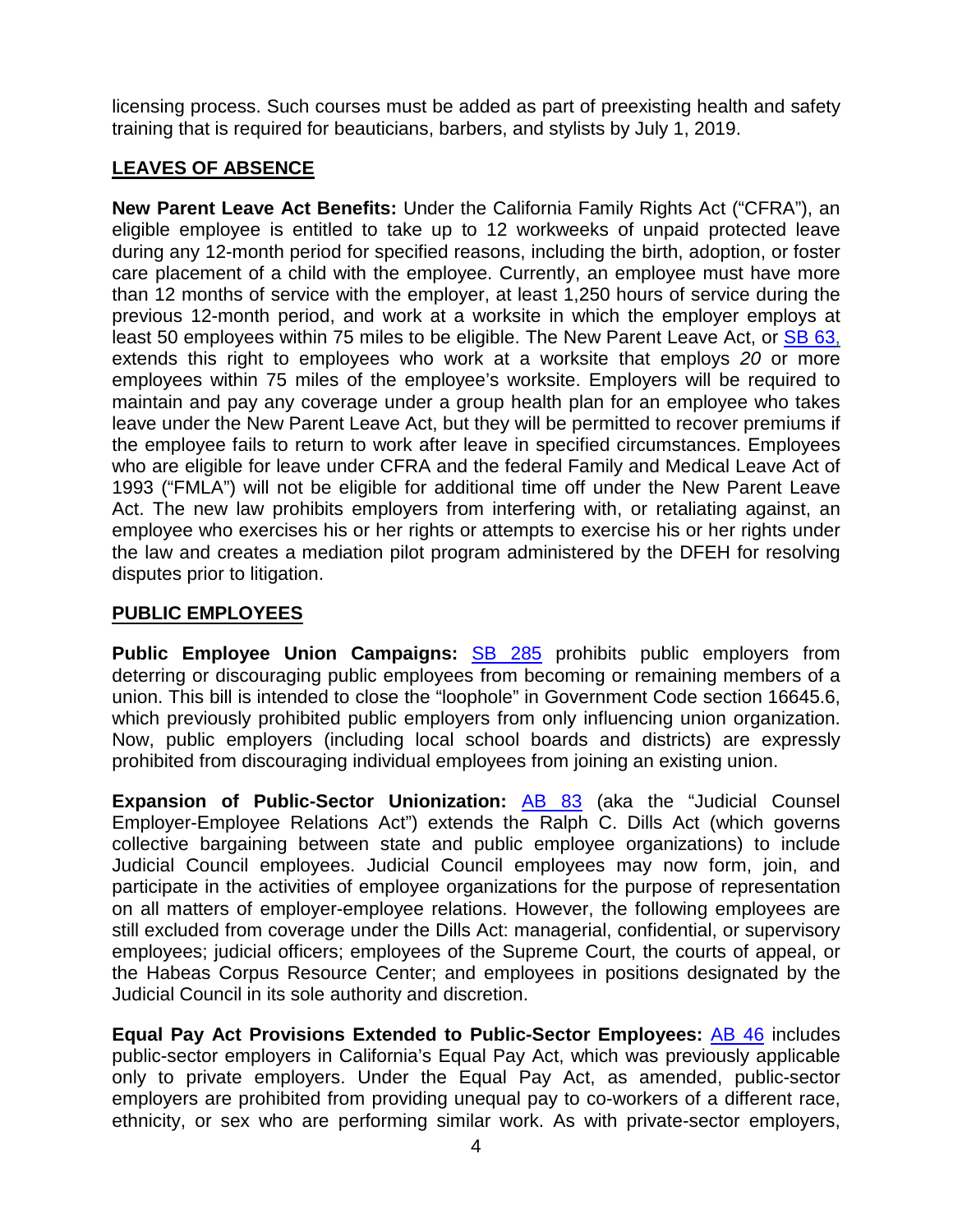public-sector employers may avail themselves of the exceptions to the Equal Pay Act, including:

- a seniority system;
- a merit system;
- a system that measures earnings by quantity or quality of production; or
- a bona fide factor other than race, ethnicity, or sex, such as education, training, or experience.

**Prohibition on Religious or Ethnic Registries: <b>[SB 31](https://leginfo.legislature.ca.gov/faces/billTextClient.xhtml?bill_id=201720180SB31)** (the "California Religious Freedom Act") prohibits California state and local governments from participating in any government program that is aimed at creating a registry of individuals based on their religion, national origin, or ethnicity. State employers may not disclose personally identifiable information regarding their employees when the information is intended to be used in any government effort to create a list, registry, or database of identifying individuals by their religious affiliation, national origin, or ethnicity.

#### **WAGE & HOUR**

**Contractors Liable for Subcontractor Debt, Including Unpaid Wages:** As previously discussed on our *[Wage and Hour Defense Blog](https://www.wagehourblog.com/2017/10/articles/california-wage-hour-law/california-passes-new-law-making-contractors-jointly-liable-for-their-subcontractors-failure-to-pay-wages/)*, per [AB 1701,](https://leginfo.legislature.ca.gov/faces/billNavClient.xhtml?bill_id=201720180AB1701) all construction contracts entered into in California on or after January 1, 2018, must identify a "direct contractor." The direct contractor can be liable for debts owed by a subcontractor to its employees if the employees were performing work under, by, or for the direct contractor, as specified in the contract. The law may only be enforced by the Labor Commissioner, labormanagement cooperation committees, and unions; there is no private right of action.

**DLSE Authorized to Conduct Independent Investigations:** Approved by Governor Brown on October 3, 2017, **[SB 306](http://leginfo.legislature.ca.gov/faces/billNavClient.xhtml?bill_id=201720180SB306)** now allows the DLSE to investigate an employer, regardless if a complaint has been filed, where retaliation or discrimination is suspected during the course of the investigation of an employee's wage claim. Further, the bill allows the Labor Commissioner, upon a determination of reasonable cause, to petition a superior court for prescribed injunctive relief. Additionally, the Labor Commissioner may issue citations directing specific relief to persons determined to be responsible for violations within the employer's organization. The bill also establishes new review procedures, including procedures for requesting a hearing before a hearing officer and for a petition for a writ of mandate.

**Prevailing Wage Assessments:** Under current law, the Labor Commissioner may issue civil wage and penalty assessments on public works projects against contractors that fail to comply with prevailing wage requirements. Affected contractors can obtain administrative or judicial review of such penalty assessments, and can avoid paying liquidated damages, if they deposit an amount equal to the assessment with the Department of Industrial Relations ("DIR") pending the administrative or judicial review. [AB 326](https://leginfo.legislature.ca.gov/faces/billTextClient.xhtml?bill_id=201520160AB326) requires the DIR to release the funds deposited, plus interest earned, to the person or entity found to be entitled to those funds, within 30 days following either the conclusion of all administrative and judicial review or the DIR's receipt of written notice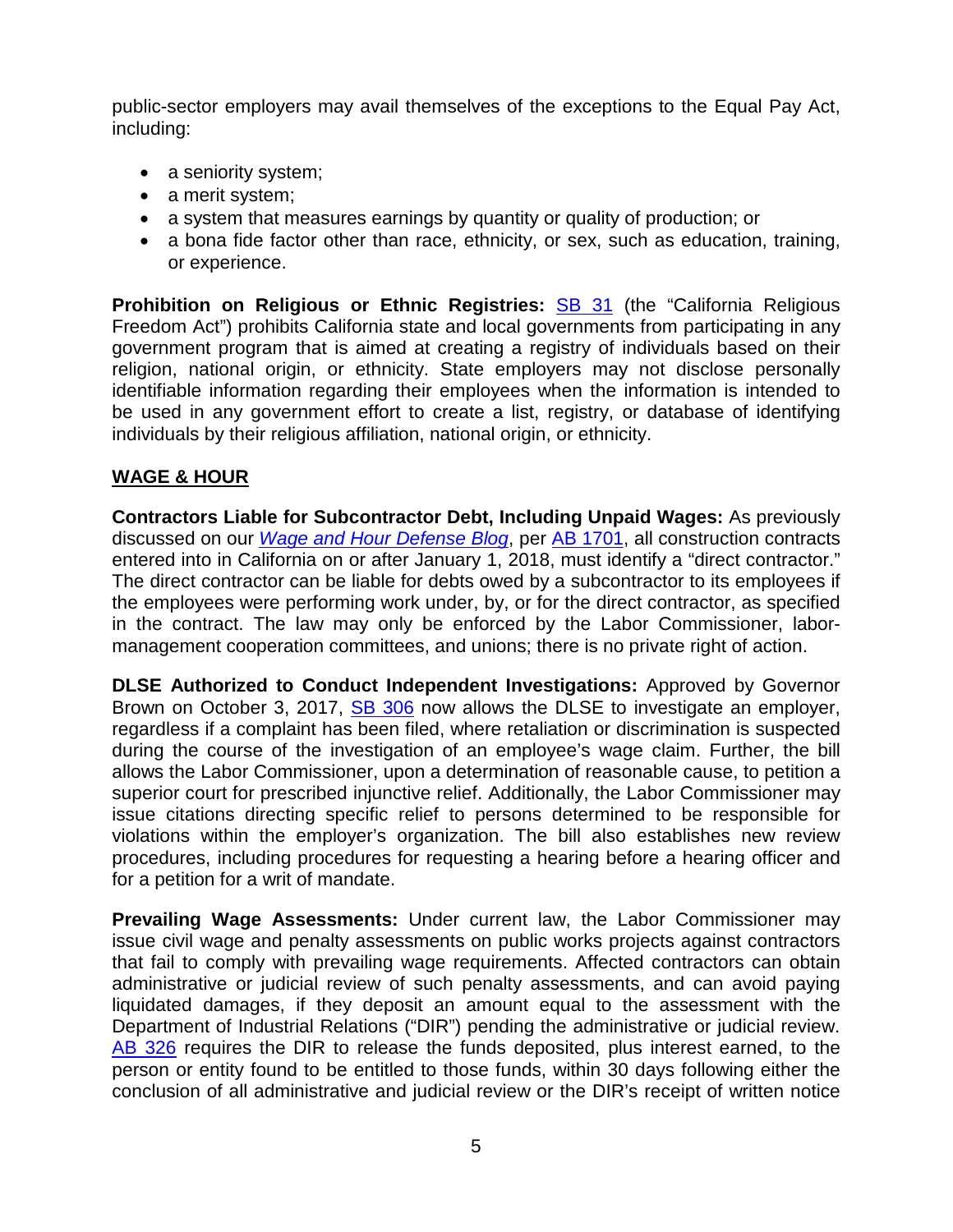from the Labor Commissioner of a settlement or other final disposition of an assessment.

**Commissions for Licensed Cosmetologists: [SB 490](https://leginfo.legislature.ca.gov/faces/billNavClient.xhtml?bill_id=201720180SB490)** revises the Labor Code to add section 204.11, which authorizes licensed barbers, cosmetologists, estheticians, manicurists, electrologists, and apprentices to enter into an agreement with their employer to receive "commission wages" in addition to their base hourly rate. Under this new law, "commission wages" are defined as wages paid as a percentage or a flat sum portion of the sums payable to the employee by the client receiving the service. Licensed cosmetologists may also be compensated for rest and recovery periods at a rate of pay that is at least equal to their hourly rate of pay.

#### **WORKPLACE SAFETY**

**Cleaning Product Right to Know Act:** Pursuant to the Hazardous Substances Information and Training Act, employers are required to notify employees of designated hazardous substances within the workplace, including automotive products, cleaning products, and polish or floor maintenance products, and to provide information regarding potential hazards of using those substances. Currently, employers must make safety data sheets on substances in the workplace available to employees, collective bargaining representatives, and employee physicians. Under [SB 258](http://leginfo.legislature.ca.gov/faces/billNavClient.xhtml?bill_id=201720180SB258), employers will now also be required to make available certain online disclosures prepared by the product manufacturers.

**Electronic Wireless Communication Devices:** [AB 1222](http://leginfo.legislature.ca.gov/faces/billNavClient.xhtml?bill_id=201720180AB1222) removes specialized mobile radio devices and two-way messaging devices from the list of devices that are illegal to operate while driving. While this new, relaxed standard permits brief two-way messaging and communications through mobile radios, employers should still regulate and limit the use of electronic communication devices while driving in order to ensure the safety of employees and third parties while on the road.

#### **What Employers Should Do Now**

California's new laws impact a wide range of policies and procedures throughout the employment relationship. Accordingly, employers with a California workforce should do the following:

- Review your hiring processes to eliminate questions about criminal or compensation history, and properly train supervisors on these new prohibitions.
- Ensure that modules used for required anti-harassment training include content on gender identity and expression.
- Review and revise, if necessary, your employee handbooks to ensure that they are otherwise up to date.
- If you have 20-49 employees within a 75-mile radius in California, establish a new parent leave policy.